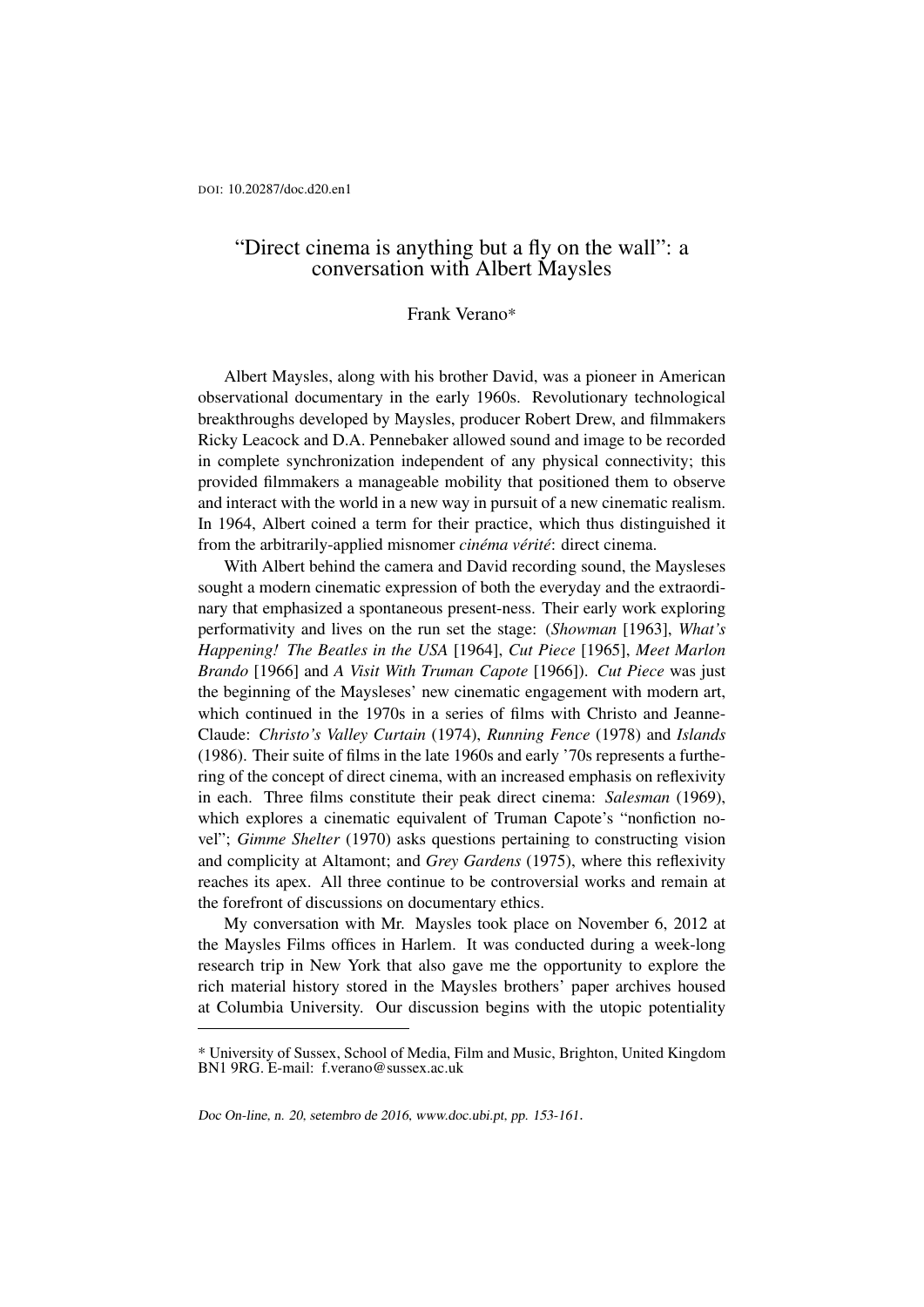of documentary film and ends with Mr. Maysles on a train, saying goodbye. Sadly, Albert Maysles passed away on March 5, 2015.

FV: I'd like to start with the advent of direct cinema in the 1960s and develop a framework within which we can discuss it. Would you call direct cinema a movement? A technique? An aesthetic? How can I contextualize it?

AM: I guess it's all three. It got started in America with a film called *Primary* [1960], which was produced by Bob Drew. [Ricky] Leacock and [D.A.] Pennebaker and I did the filming, and we all pitched in on the editing, except for me – I didn't have that kind of skill.

We fully understood the implications, that it was something new in documentary – no host, no narrator, no interviews – all of which more directly, more closely represented what's taking place. And, in a way – in a very important way – [it was also] more authentic, since nothing was staged. That's exactly the kind of information that we need. And to such an extent did we need it that, with all of television at our disposal, more documentaries made in this fashion could give us a very truthful rendition of what's going on in the world, and brings us closer to everybody that the film is filming. And I believe that it could have had a great effect on us [as a country] if we had done more documentaries on the Iraqi people [prior to the second Iraq War]. Even just one documentary would have helped out, so that we would know that if there were a war, that it would not only be soldiers but civilians who would probably be most endangered. We have a desperate need for that.

FV: How did the sync sound and lightweight camera technology affect your filmmaking practice? What did it allow you to do?

AM: Well, with my first film, *Psychiatry in Russia*, which I shot in 1955, I was terribly out of touch with what had been recorded, because I didn't have any sound, so I had to use narration all the way through. I would have been able to film actual therapy going on, but there was no point in doing that without being able to record sound, so it really hurt the possibility of what I could have been doing. But, at that time, there were documentaries that were being made without sound – or with very poor sound – and those that were made with sound required a number of people. It was a crew, so it wasn't just a soundman and a cameraman, which is what developed in making *Primary*. Also, I was able to design my own camera in such a fashion that I could carry the 25, 26 pounds very easily, all day long, because it was made so that I could carry it on my shoulder. It made for better shooting, too, because I would be at the same eye level as the people I was filming.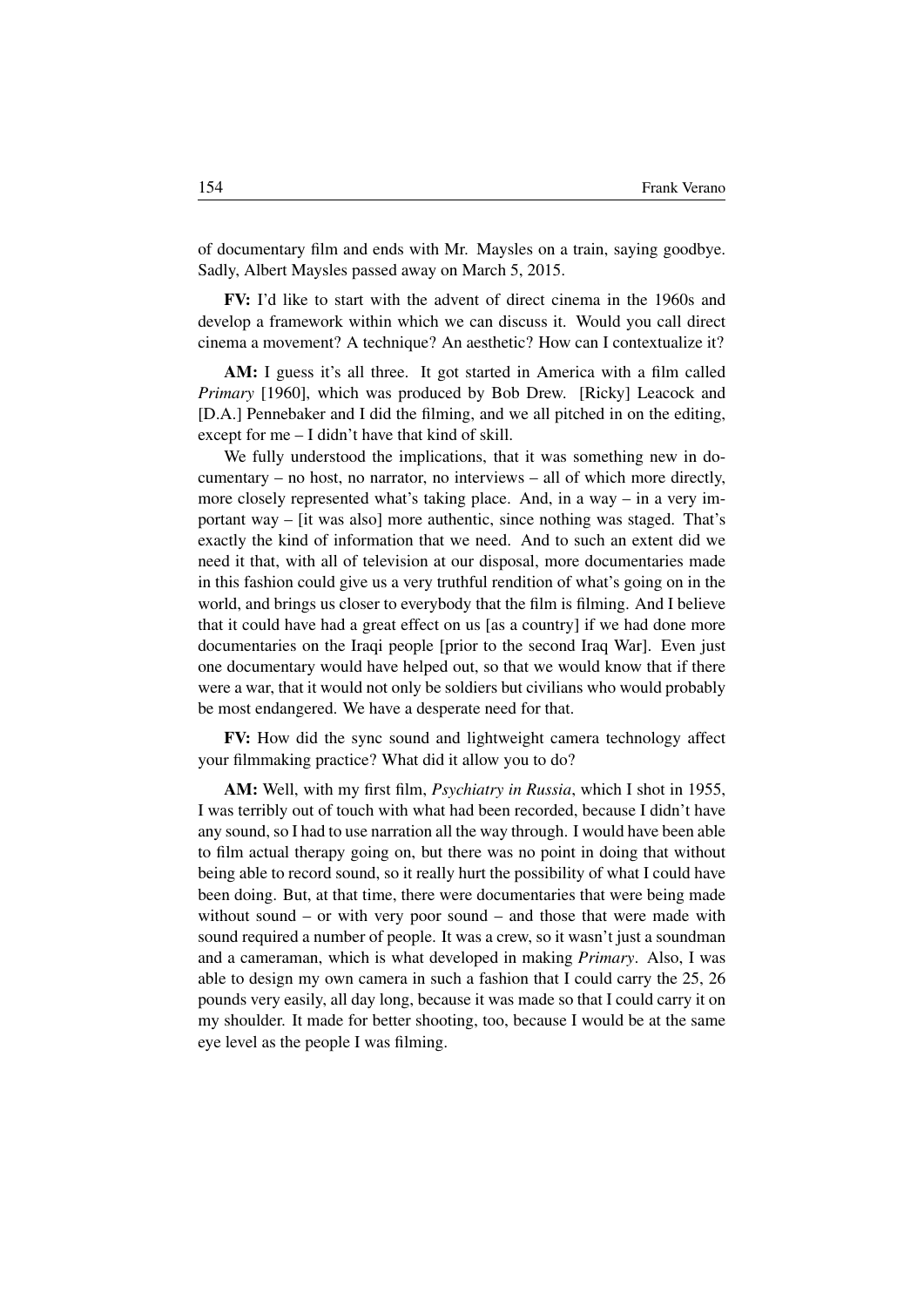Another development with *Primary* was to design the camera such that it and the sound recorder didn't have to be connected to one another, which would tie the soundman down. The motor of the camera was synchronized with the electronic signal that was given to control the tape speed, and so that they ran perfectly parallel to one another, and the sound person could be anywhere, or at least very close. We also did something that still should be general practice, but isn't. We used a directional microphone for the sound person, so that it wasn't this boom hanging over the person's head, something that they would always be afraid might drop on them, and we employed technology that made the camera very, very quiet, so that the sound of the camera never was a problem.

And the cameras are getting better and better all the time. The camera that I put together was 26 pounds – that's a lot to carry. Also, the magazines held 400 feet of film, which is only 10 minutes. Every 10 minutes of shooting, you have to change the camera, which is quite a burden.

FV: How did all of that – the weight of the camera, positioning it on your shoulder – affect your maneuverability and the way in which you engaged with your subjects in a situation?

AM: Actually, I made a few other design changes that helped out a lot. The ring around the lens, which gave us the information about the f-stops – I had put another ring on, which gave bigger numbers, and I set up a mirror – a small mirror – at the front of the lens, so that as I looked at the mirror, I could see the f-stops, and it wasn't necessary for me to put the camera down to change stops. I could – without having to move the camera at all – at any moment in time, know what the f-stop was and could control it. And also, at the front of the camera, I had a Spectra exposure meter. So I'd look at the exposure meter, get the reading, and transfer it right away to the f-stop – all of which without disturbing the camera or the subject.

FV: How do you imbed yourself in a situation that's unfolding so you can impart to the viewer that experience of being there, while also limiting the effect that you're having on that situation?

AM: I'm not afraid to get very close. Sometimes it's better, for whatever reason, to keep some distance, and I also have the opportunity to get very close with the zoom lens. I find that I'd rather be very close, rather than rely on the zoom. It's one thing for the zoom lens to bring you close, but it's something better for the camera to pick that up, right in the middle of it.

I would also say that being close doesn't necessarily mean being geographically close. If there is something else going on nearby that you could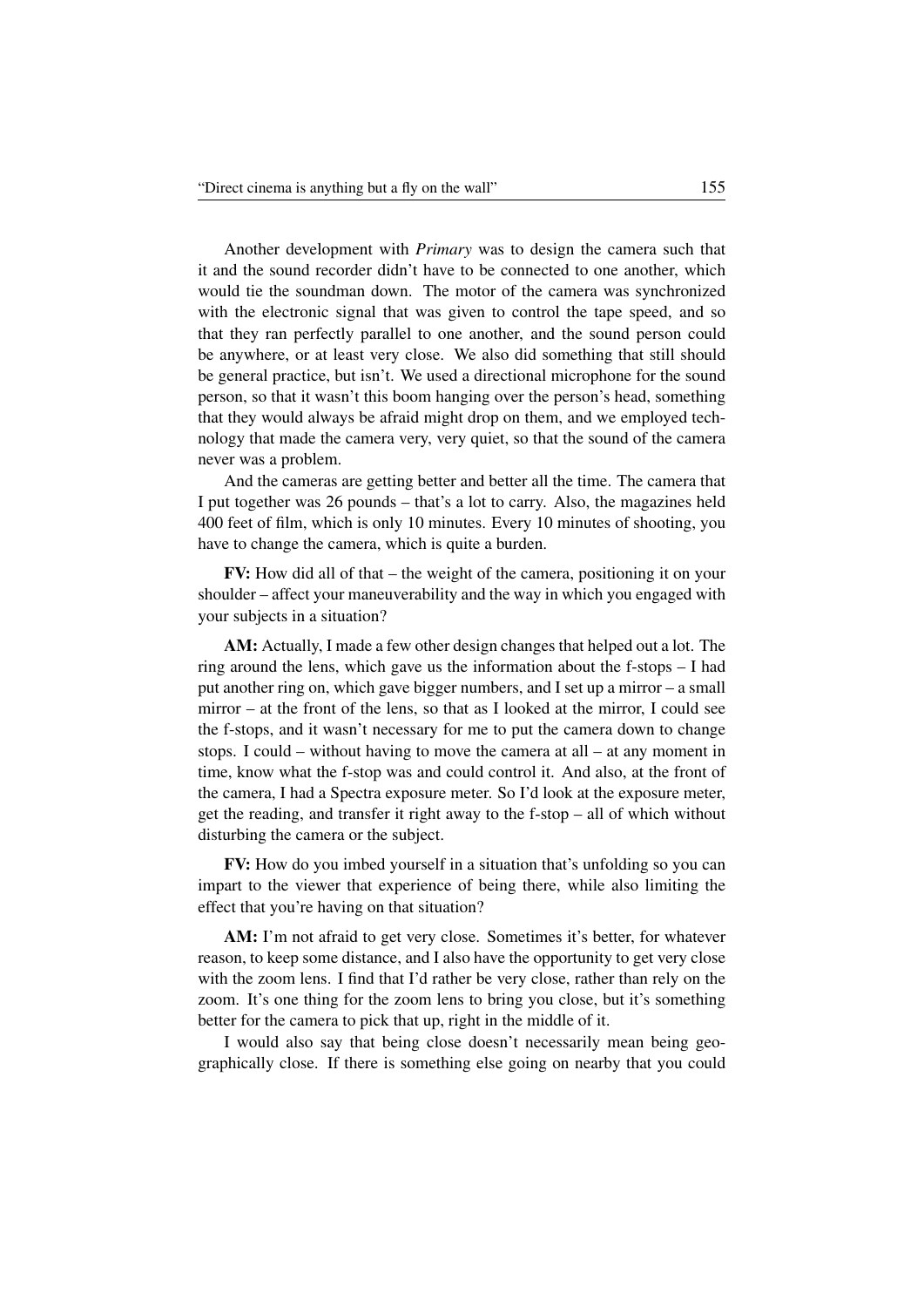include in the shot, which emphasizes even more clearly what's going on, then keep your distance and get that – include that shot.

I find that, in a very important way, many times I would rather see the cinematic work of an amateur than a professional. So many times, professionals rely on fashion, rather than what's actually happening. So, we have such customs as putting the subject over to one side of the screen or the other, but that empty space is a distraction from what's going on. It's not the way you look at people. It puts the subject away, rather than that much closer.

A very big question is one that you put forth: what about the presence of the camera, and how to keep it such that it doesn't interfere with what's going on. Years ago, there was a series of twelve films made by Alan and Susan Raymond, *An American Family*<sup>1</sup>. And, because I knew him and his wife, I knew that their presumption of how to keep the camera from disturbing what's going on was by having no relationship with the subjects. It's evident in their footage.

What's the expression, about the camera that's not there? If the camera's not there, you say that it's –

## FV: A fly on the wall?

AM: Fly on the wall. Direct cinema is anything but a fly on the wall. You have to get in there to get what's really going on. First of all, the cameraperson should have the confidence that their presence is not going to hurt what's going on – that you can maintain the authenticity of the film by being there and recognizing that for yourself and for the subjects. The treatment for it is to have a kindly, trustworthy relationship with the people that you're filming. That can start right from the beginning, so you can film from the very first moment that you meet somebody, because of what's called the gaze. The subjects will pick up something in your eyes that will give you a link with them that allows for full access. And you don't want to lose that. And also – this is important – it's the very last moments that you don't want to lose, either, because so much could happen in that moment when you're just about to put down the camera. It's better to hold on to it.

And you maintain that relationship where people are not put off by the camera by not filming when you know that it's going to hurt that person. When they get into a hurtful area, that's when they begin to get conscious of the camera, and you don't want to get that anyway. But, at the same time, you might want to get stuff that's a little borderline, but you have to be very discreet. So

<sup>1.</sup> *An American Family* was a controversial twelve episode serialized experimentation in direct cinema created by producer Craig Gilbert for PBS that documented the daily life of the Loud family of southern California.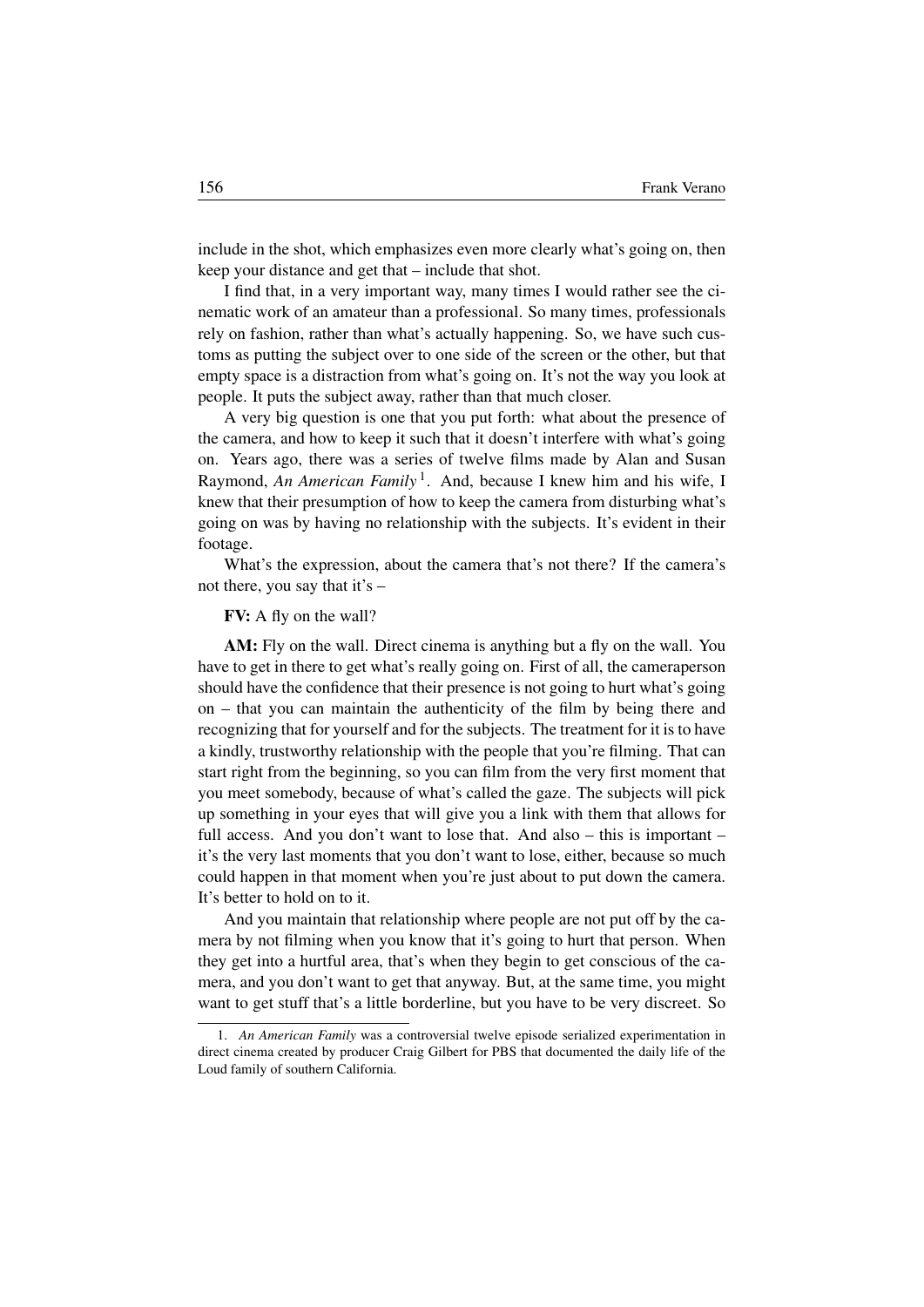if you are discreet, they notice that, and they go on trusting you. It's your discretion and your empathy that keeps it going right. As my mother used to say before I even got into making films, "There's good in everybody". It's particularly important in the case of filming someone that you're disposed to dislike, that you give that person a break, and empathize as much as you can.

FV: I want to return to something you had brought up about the gaze. My favorite scene in any of your films is the "Wild Horses" playback sequence in *Gimme Shelter*. In fact, I use it when I teach my film theory students narratology, as a way to talk about the subjective camera, and the way it tells a story of a particular moment by both concealing and revealing. I think it perfectly illustrates your painterly technique at work.

## AM: Yeah.

FV: But that arresting moment of Charlie Watts returning the gaze is so powerful, when he just turns the gaze back on to the viewer.

AM: Speaking of my work filming them, I always refer to the fact that when I was a child, I think I got a whole course in classical music, just by looking at my father's face as he put on one record after another. And, so... maybe that's got me in that direction of looking at people's faces for expressions. But then, there are all kinds of clues that come from other sources, as well. For example, in *Primary*, when I filmed Jackie [Kennedy]'s hands, all they wanted was her face – which told something, of course – but not what the hands told. She loved that scene, by the way, and said that she wanted to keep the film. When she saw that, she was like, "I gotta keep this film for my grandchildren".

FV: That's an excellent shot.

AM: And, again, that's an example of exposing somebody's privacy in a very discreet fashion.

FV: Joe McElhaney's recent book [*Albert Maysles*, 2009] states that you have an interest in filming interior spaces when they're marked by the physical presence of their inhabitants. How do these interactions that subjects have with the spaces they inhabit function as markers of identity? I'm thinking of *Grey Gardens, Salesman*...

AM: Yeah, there's plenty of examples of that in both of those films. The mess that is Big Edie's bed... the wonderful thing, the radio that they're listening to... the cats that are hanging around, the raccoons... the hole in the wall... Of course, each one of them was providing environment for the both of them. And *Salesman*, thank God there was a piano in that room, and thank God that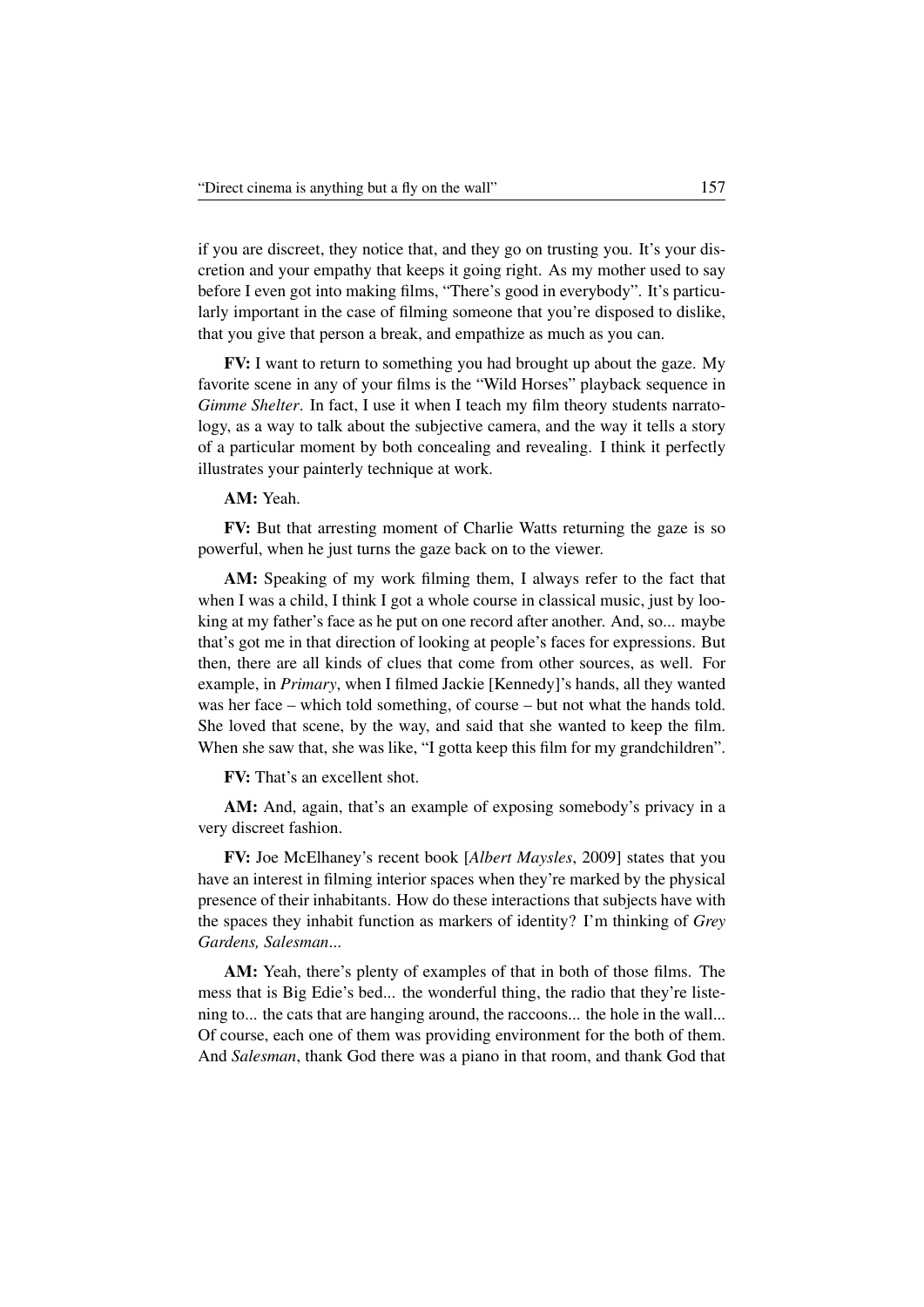that girl chose to play the music that she came up with! It was so appropriate to the mental state of the salesmen. So, oftentimes, there's something going on at the same time, and it's appropriate to be in the film – it takes us further inside.

There are two or three words that I find so useful in describing the heart of what I like to do. I like to capture and transmit the experience of whomever it is that I'm filming, and to do it in such a way as to further reveal their humanity. The television commercial is full of no experience, and lack of humanity. In fact, it's the greatest use of the audiovisual medium in dehumanizing us. It could be otherwise; it could serve the purpose of the advertiser better, and serve the needs of us as human beings better.

For example, I want to make a commercial for a certain product that I'll reveal in a moment. I go to a hospital, and wait for a woman to give birth. I start filming when the infant is being handed over to her. I go on filming – maybe the husband is there. Sometimes, the eyes of the infant open up. But I get all of what her experience is, including the moment where there's a trickle of tears, and then they reach for a Kleenex – which is the product I'm trying to sell. I mean, think about it – you know what that would put on the screen? It's so, so different to [what currently exists]. And, hopefully, it would start a whole new wave of direct cinema invading commercial-making, because that's a good example of [its use].

FV: What would you say is the ideology behind your filmmaking practice?

AM: I've gotten into it somewhat. A lot of it is what we learn from religion – love thy neighbor.

My philosophy is that audiovisual recordings give us a unique opportunity to capture reality. So many times, something has happened in our lives, and we say to people, "You should have been there". Well, you don't have to say that if a good direct cinema filmmaker was there. And, in fact, because such an effort – with the right tools, and the right frame of mind – such an effort is made to capture what's going on very authentically, you're probably even better off seeing the film than actually being there [chuckles]. Such an effort is made to get it right, and in such a form that it's transmitted so that people pick up on all the subtleties. But, still, I don't know. I think that maybe even people who are practicing direct cinema, but not in its purest form, they're out to prove a point of view, which is not what I do. I think you can understand better what direct cinema is by contrasting it with what, say, Michael Moore does. He has used this term himself, in describing what he does, that he's out to get people. It's quite different.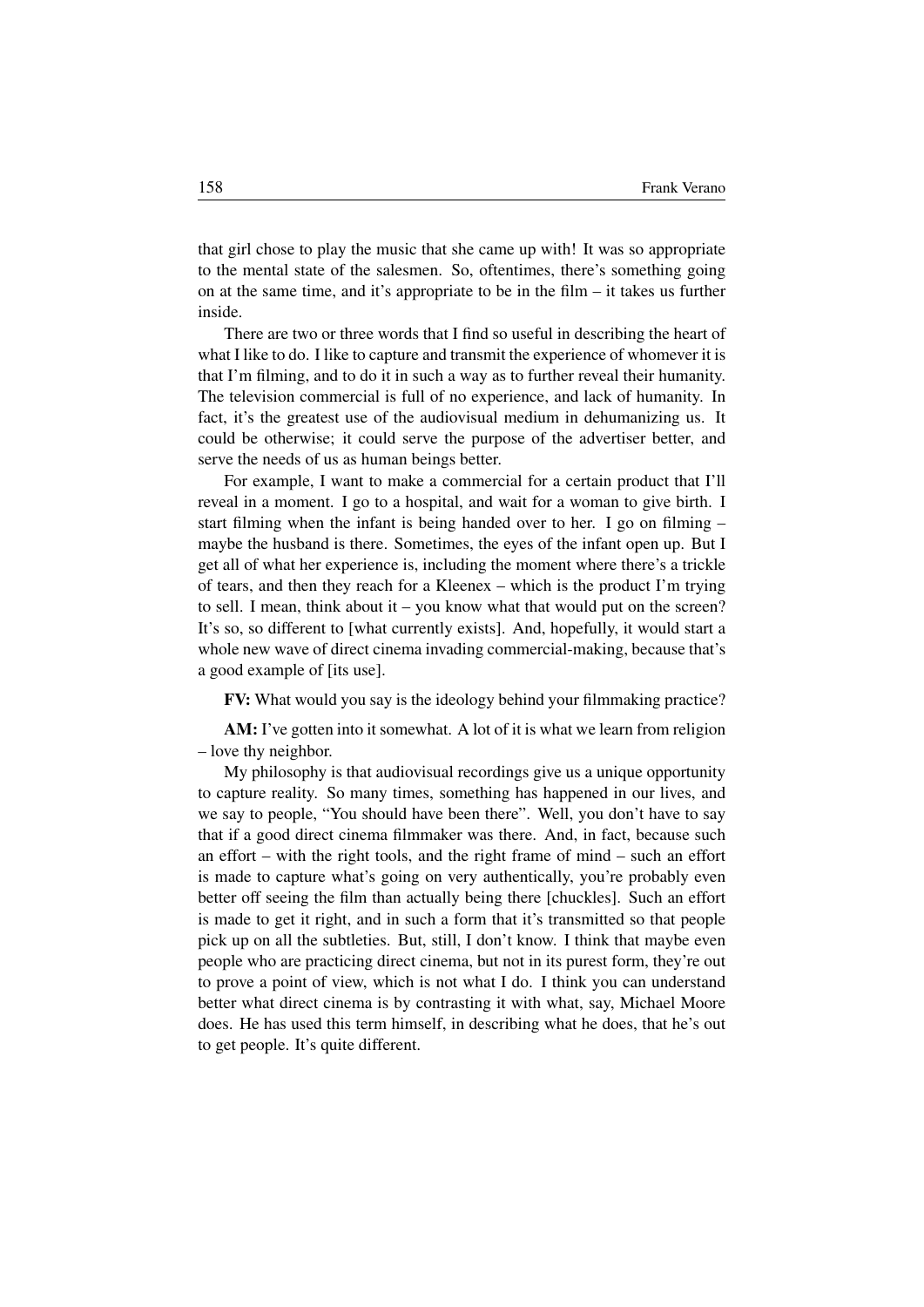FV: I read that you find even Frederick Wiseman's early films problematic for that very reason.

AM: Yeah. It's just one side against the other, and defending one side. As a matter of fact – what was his first film?

FV: *Titicut Follies* [1967].

AM: Yeah. At some point, I had learned that they were already making the reforms [in Massachusetts mental health institutions] while they were filming, and those reforms weren't depicted in the film.

FV: Really? Was there ever any overlap or dialogue between you and Wiseman? It seems like you, Pennebaker and Leacock were off exploring one end, and Wiseman was doing something else.

AM: Yeah, we never really had much conversation. It was very clear to all of us that we were doing something different. What's interesting is that all four of us – I'm pretty sure – never detoured from our philosophical commitments.

FV: Would you say your philosophical concerns are just as important to your filmmaking practice as your technique?

AM: Yes, it's all connected.

FV: One of the things that I find fascinating about direct cinema is – because it was so very much of its time, and depicted contemporary experiences – the way it provides unique access to a very specific historical moment. What do you think your films reveal about the mid-twentieth century American experience?

AM: Oh. You should really talk to Norman Mailer, if he were alive, because he's quoted as saying that *Salesman* probably tells more about America than any other film.

FV: That's interesting. As I've been doing academic research on your work and direct cinema, and reading a lot that was written about both, particularly in the '70s and '80s, a lot of academics criticized direct cinema for supposedly naïve assumptions about the nature of reality, truth, and filmmaking. Do you feel like your work and yourself have been misrepresented?

AM: Yeah, in two ways. For one thing, because I'm a psychologist, I'm that much more conscious, I think, about being fair to the people that I'm filming and open-minded, and not working with some preconceived idea.

In the case of *Grey Gardens*, all too many reviewers thought that this was an abuse of these two women, because they're so crazy. Well, they're not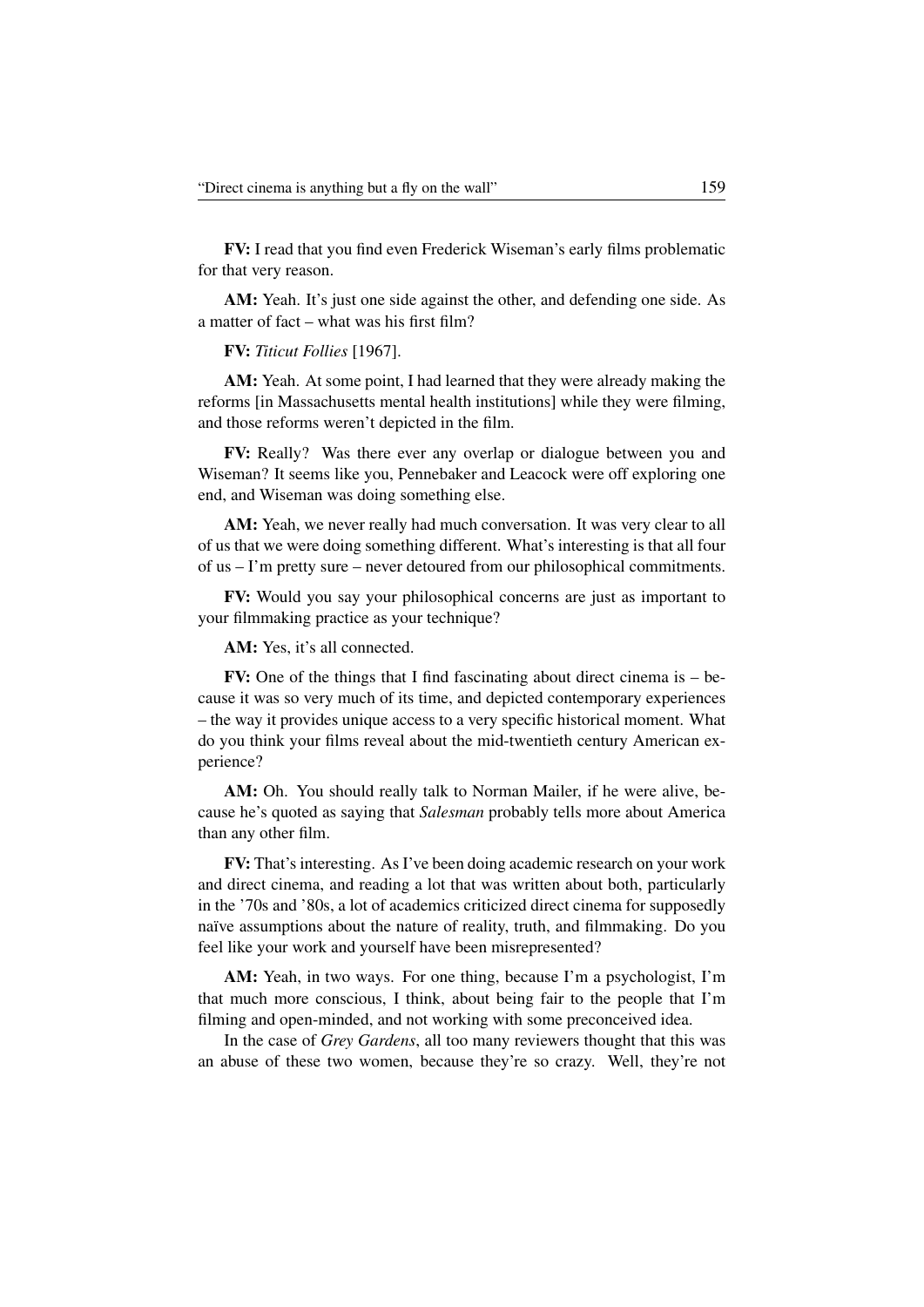crazy [laughs]. In their own way, they can get along with each other, and their openness is not a sign of craziness, but of good health. They took advantage of the biography-making camera to do an autobiography, in effect. And when they saw the film, they adored it. If you were to compare these two women with the wealthy people in their neighborhood – the divorces and all kinds of maladjustments – you might even argue that they were better off. One of the reasons that they're so admired by gay men is that they found a way of opening up, and by maintaining their own beliefs and maintaining their values. They're nonconformist in the healthiest fashion.

One of the reviewers of *Grey Gardens* ended the review by saying that there are just some people who shouldn't be filmed. I would say just the opposite. When Mrs. Beale was dying, Edie turned to her and said, "Is there anything more you want to say?" and she said, "There's nothing more to say. It's all in the film".

And then I feel – well, in a very broad sense – *Salesman* connects us with our materialistic world. They have to sell this Bible – with the color photographs and the expensive cover... There's abuse all the way around – abuse of these poor families who really can't afford a 50 dollar Bible.

I discovered later on that they just hated the work they were doing. So the system had both salesman and customer locked into something that neither one of them wanted there. They had to do it. The story that's being told about Paul Brennan, the main character, is particularly captivating that way. He's a guy that obviously has raw sensitivity, above and beyond having to sell something. In fact, his humanistic spirit, I think, probably had more to do with not being able to sell, more than anything else. By the way, they all took to the film.

FV: I'd like to talk a bit about your recent work. When I saw *The Love We Make* [2011] last year, and it strongly affected me, because it brought back memories of the aftermath of September 11th.<sup>2</sup> I was a college freshman in Philadelphia at the time, and I remember there being such an eerie atmosphere to those weeks that followed. It was a strange time.

AM: Yeah.

FV: What's the status of *In Transit*? 3

<sup>2.</sup> *The Love We Make* follows Paul McCartney's experiences in New York in the immediate aftermath of the attacks on the World Trade Center and his organization of the Concert for New York City.

<sup>3.</sup> *In Transit* is Maysles' long-gestating documentary about encounters with passengers on trains and destinations known and unknown. It saw completion before his passing and was selected to premiere at the 2015 Tribeca Film Festival.